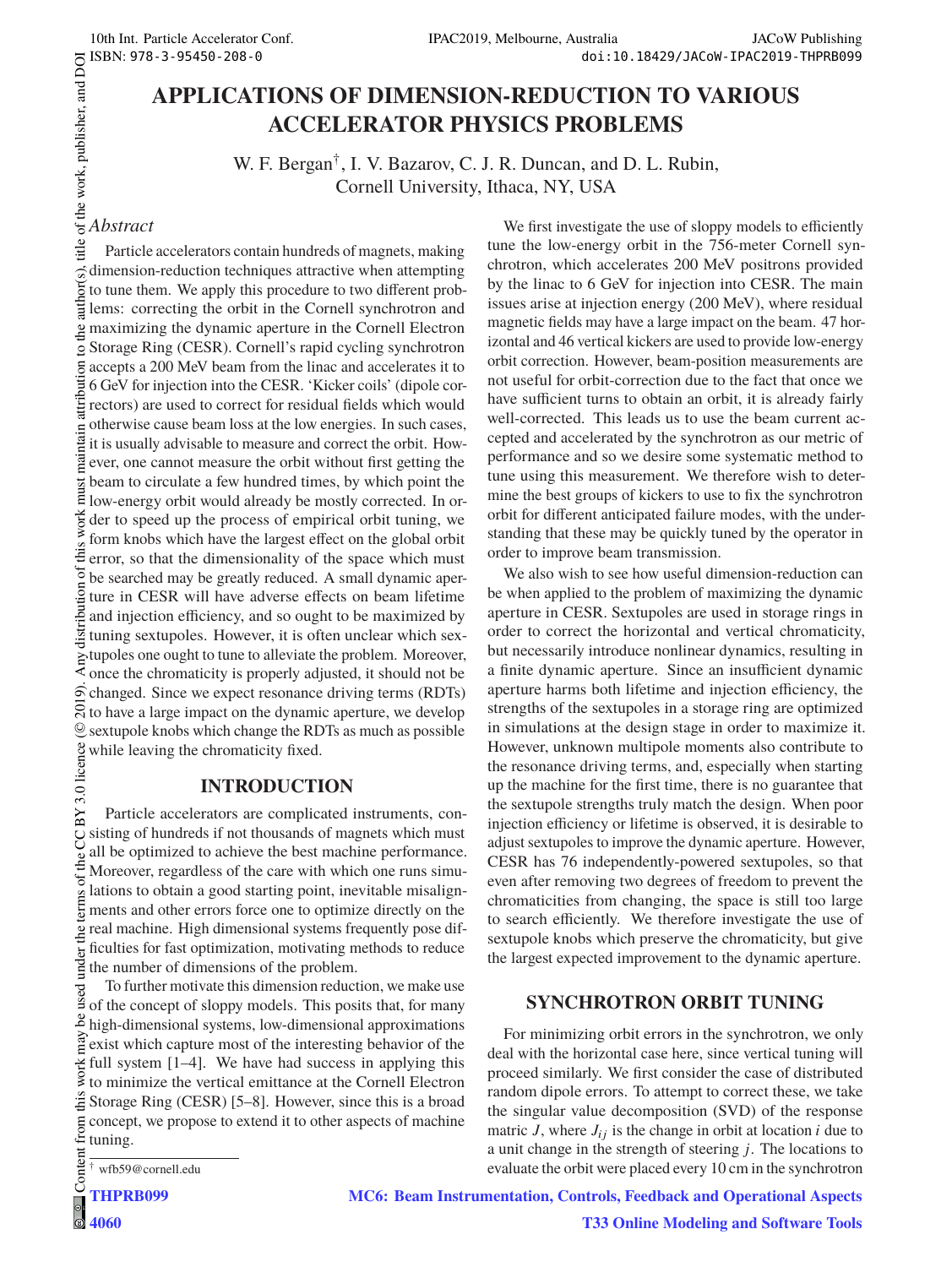in simulation. The right singular vectors obtained through this process are the groups of kickers which give the largest effect on the orbit error. To test these in simulation, we introduced random strength errors in the synchrotron dipoles and used each singular vector in sequence, starting with the most important, to try to minimize the maximum orbit error. This metric was chosen because the beam loss will not be due to the cumulative effect of small orbit errors, but rather will occur where the beam is steered into or near the beam pipe. We see the results of this optimization in Fig. 1. We find that the maximum orbit deviation has been roughly halved by the eight highest-eigenvalue knobs.



Figure 1: The maximum orbit error remaining after tuning using a given number of knobs, normalized to the initial maximum orbit error. We take the median and interquartile range over a distribution of random dipole kicks. The maximum orbit may be reduced by roughly a factor of two using the eight knobs with the highest eigenvalues.

We also consider the case where one of the kickers becomes disabled. In this case, the orbit error is due a local kick at the location of the bad kicker. Moreover, in trying to design a knob to address this condition, we must take into account the fact that the problematic kicker will not respond to whatever command it is given. The optimal knob for a particular kicker, call it kicker *n*, may be determined as follows. As above, we start with the orbit response matrix *J*. The vector of orbit errors due to a unit deviation in this kicker will be given by  $x_i = J_{in}$ . If we then construct the response matrix  $\tilde{J}$  in the space of kickers excluding the unresponsive one and find its pseudo-inverse,  $\tilde{J}^+$ , we may write the vector of necessary kicker changes  $k_j$  as  $k_j = -\tilde{J}_{ji}^+ x_i = -\tilde{J}_{ji}^+ J_{in}$ . Since the problematic kicker can usually be easily identified, this approach should be sufficient, and in simulation typically reduces the maximum orbit error by a factor of 3. However, it would be convenient if we could identify a single or a few knobs that will remedy the problem, regardless of which kicker is broken. We therefore construct the matrix *B*, where the element  $B_{in}$  is the strength of kicker *j* when one wishes to fix the orbit error caused by steering *n* being unresponsive and off by one unit. The SVD of this matrix

**T33 Online Modeling and Software Tools**

gives us kicker combinations for mitigating typical errors due to an unresponsive kicker.

To test these knobs in simulation, for each horizontal steering in the synchrotron, we introduce some fixed error disable it, so that it will not be adjusted in tuning. We then use the knobs obtained from the SVD of *B* one at a time to reduce the maximum orbit deviation. The results are shown in Fig. 2. We see that the highest-eigenvalue singular vector alone is able to reduce the maximum orbit by more than a factor of 2, while subsequent knobs achieve relatively little. This suggests that this knob captures most of the ability to reduce orbit errors due to disabled synchrotron kickers, and provides a simple and effective way to perform this tuning.



Figure 2: The maximum orbit error remaining after tuning using a given number of knobs, normalized to the initial maximum orbit error. We take the median and interquartile range over a distribution of each kicker in turn being disabled, and the knobs are from the SVD of the matrix *B* (see text). In most cases, the highest-eigenvalue knob alone is able to reduce the maximum orbit error by more than a factor of 2.

#### **DYNAMIC APERTURE TUNING**

For maximizing the dynamic aperture in CESR, we wish to find combinations of our 76 sextupoles which significantly affect the dynamic aperture while preserving the chromaticities. The amplitude-dependent tune shift (ADTS), which describes how the tune changes with particle amplitude, and resonance driving terms (RDTs), which describe the the strengths of the various resonances in an accelerator [9], are used to characterize the dynamic aperture. We therefore assume that the most important knobs for tuning the dynamic aperture are those which have the largest impact on the RDTs and ADTS. We construct a response matrix for the effect of the sextupoles on the chromaticities, first and second order resonance driving terms, and amplitude-dependent tune shifts, with weights reflecting the relative importance of these parameters. We may then work in the null space of the chromaticity response matrix and take the SVD of the RDT-ADTS response matrix. This gives us knobs which are expected to have a large impact on the dynamic aperture without altering the chromaticity.

**MC6: Beam Instrumentation, Controls, Feedback and Operational Aspects**